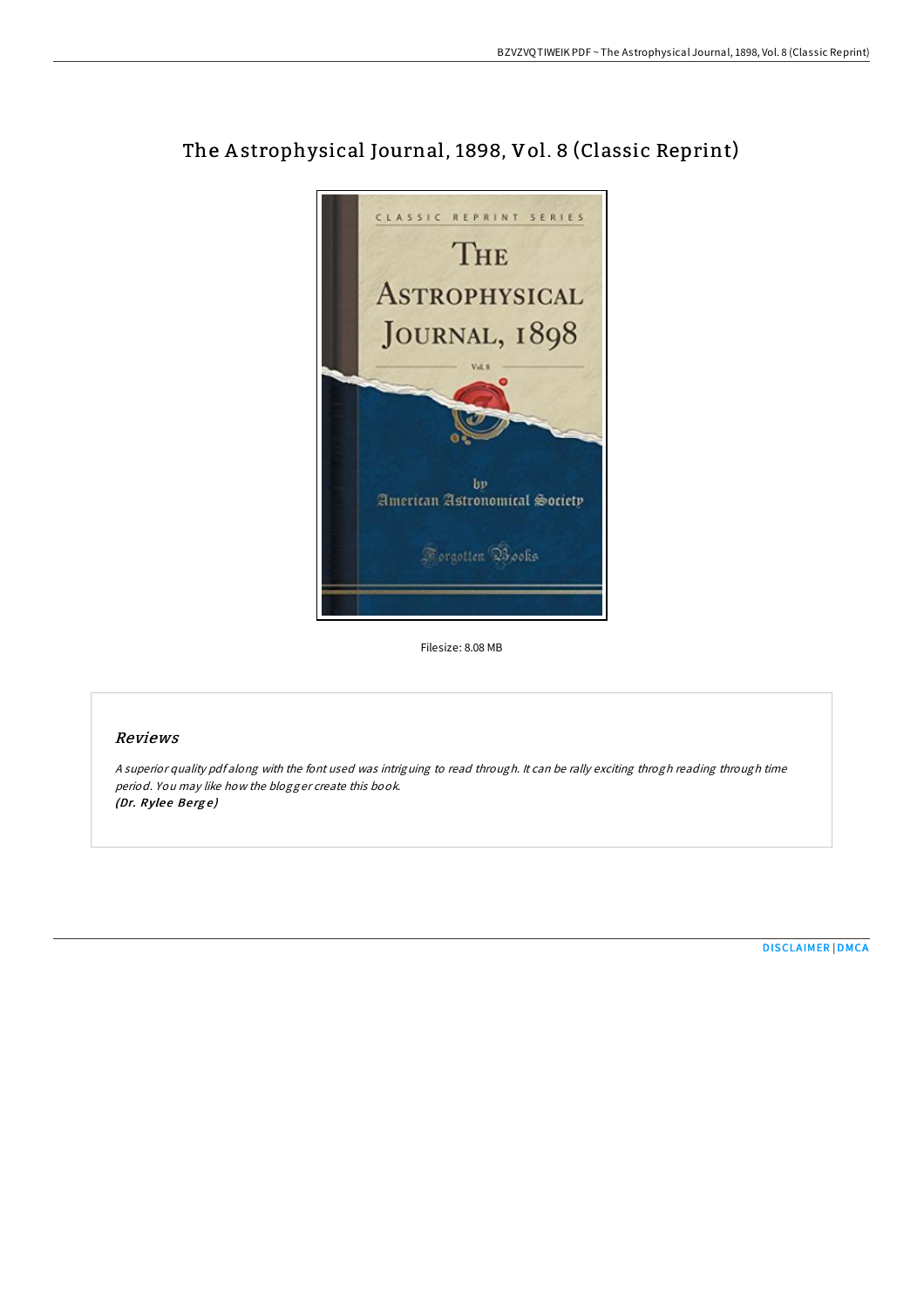# THE ASTROPHYSICAL JOURNAL, 1898, VOL. 8 (CLASSIC REPRINT)



Forgotten Books. Paperback. Condition: New. This item is printed on demand. 354 pages. Dimensions: 9.0in. x 6.0in. x 0.7in.Excerpt from The Astrophysical Journal, 1898, Vol. 8But the formula is a cumbersome one. I do not know how many coordinate numbers may be necessary for an ideal chemistry to indicate all the properties of any particular substance, especially to compute the wave-length of every line of its spectrum, but that eight or even six constants of the formula for a series should be independent of one another, I do not believe. However, as long as I lack all knowledge of general relations suitable to reduce the law of series into a simpler form, I shall decidedly prefer a formula which satisfies the observations by means of many constants to one which, with only three or four constants, is unable to represent the observations approximately within the limits of their mean errors. But unfortunately, not many spectra are rich enough in lines to permit the application of so cumbersome an apparatus of calculation, and at the same time not so complicated that it is impossible to separate their series. And of these only a few arc sufficiently well known. My knowledge of the literature of this special subject being rather small, the only data I have found which arc suitable for the calculation are the excellent measures of the carbon and cyanogen band-spectra by Messrs. Kayscr and Runge. On these I have tried my formula, and computed the constants for a considerable number of series, of which I now publish only the part concerning the third band of the carbon spectrum. For the spectrum of cyanogen a photograph of Mr. Rydbergs was measured at the Copenhagen Observatory while I was engaged upon the preliminary computations, and these new measures promise to be...

Read The Astrophysical Journal, 1898, Vol. 8 (Classic [Reprint\)](http://almighty24.tech/the-astrophysical-journal-1898-vol-8-classic-rep.html) Online  $\blacksquare$ Download PDF The Astrophysical Journal, 1898, Vol. 8 (Classic [Reprint\)](http://almighty24.tech/the-astrophysical-journal-1898-vol-8-classic-rep.html)